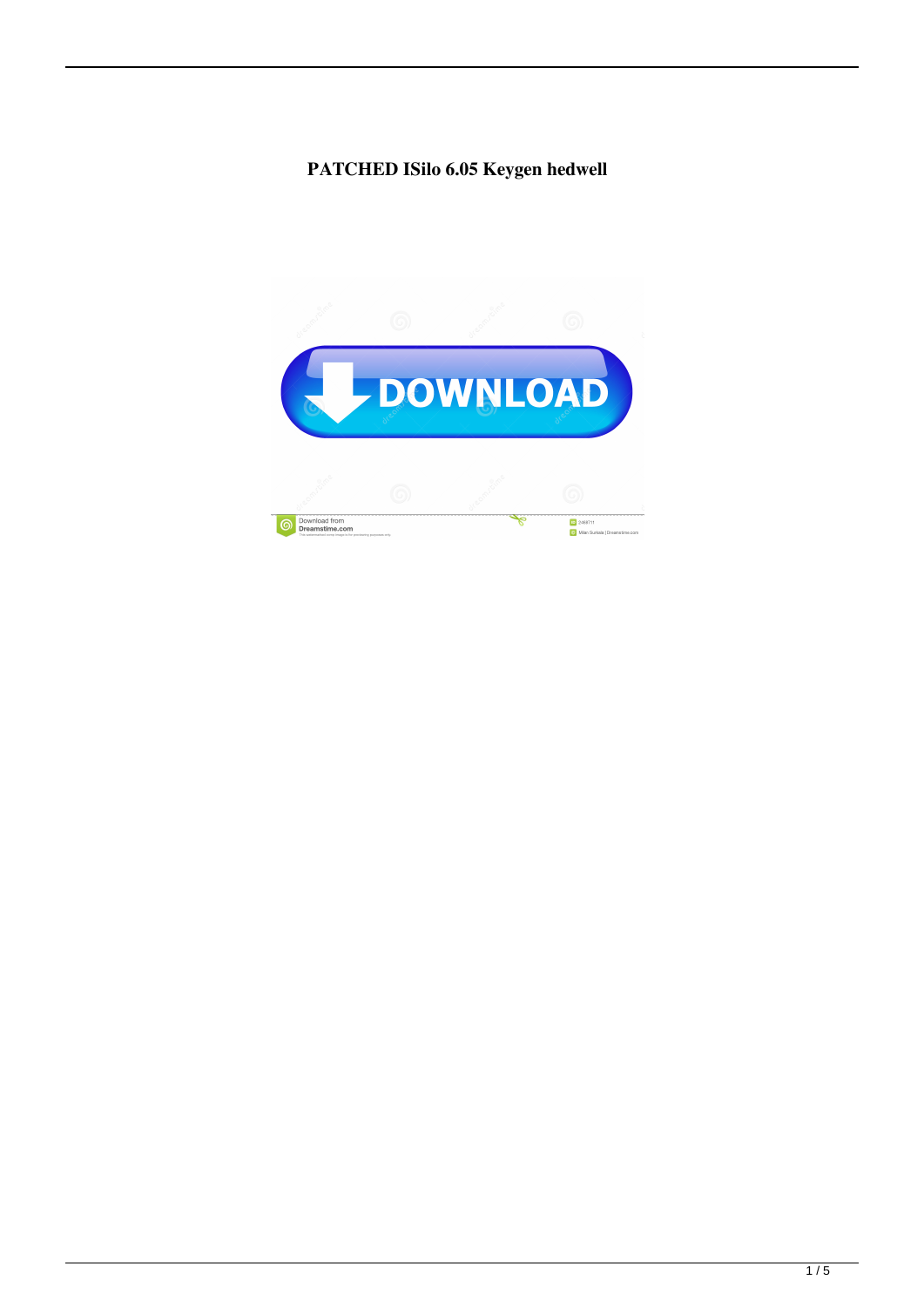DataFrames For data that is organized in a list of lists, use DataFrames Arrays For data stored in a list of lists, use Arrays Corticosterone content in rat mammary cells is reduced by the aldosterone antagonist spironolactone but not by the 5 alphareductase inhibitor finasteride. The adrenal steroids aldosterone and corticosterone have opposing effects on mammary gland development. Aldosterone is known to enhance lobuloalveolar differentiation while corticosterone tends to block this development. Finasteride, an inhibitor of 5 alpha-reductase that reduces the plasma level of dihydrotestosterone (DHT) and thereby elevates the plasma level of corticosterone, was used to study the role of corticosterone in regulating lobuloalveolar differentiation. Female rats were ovariectomized, treated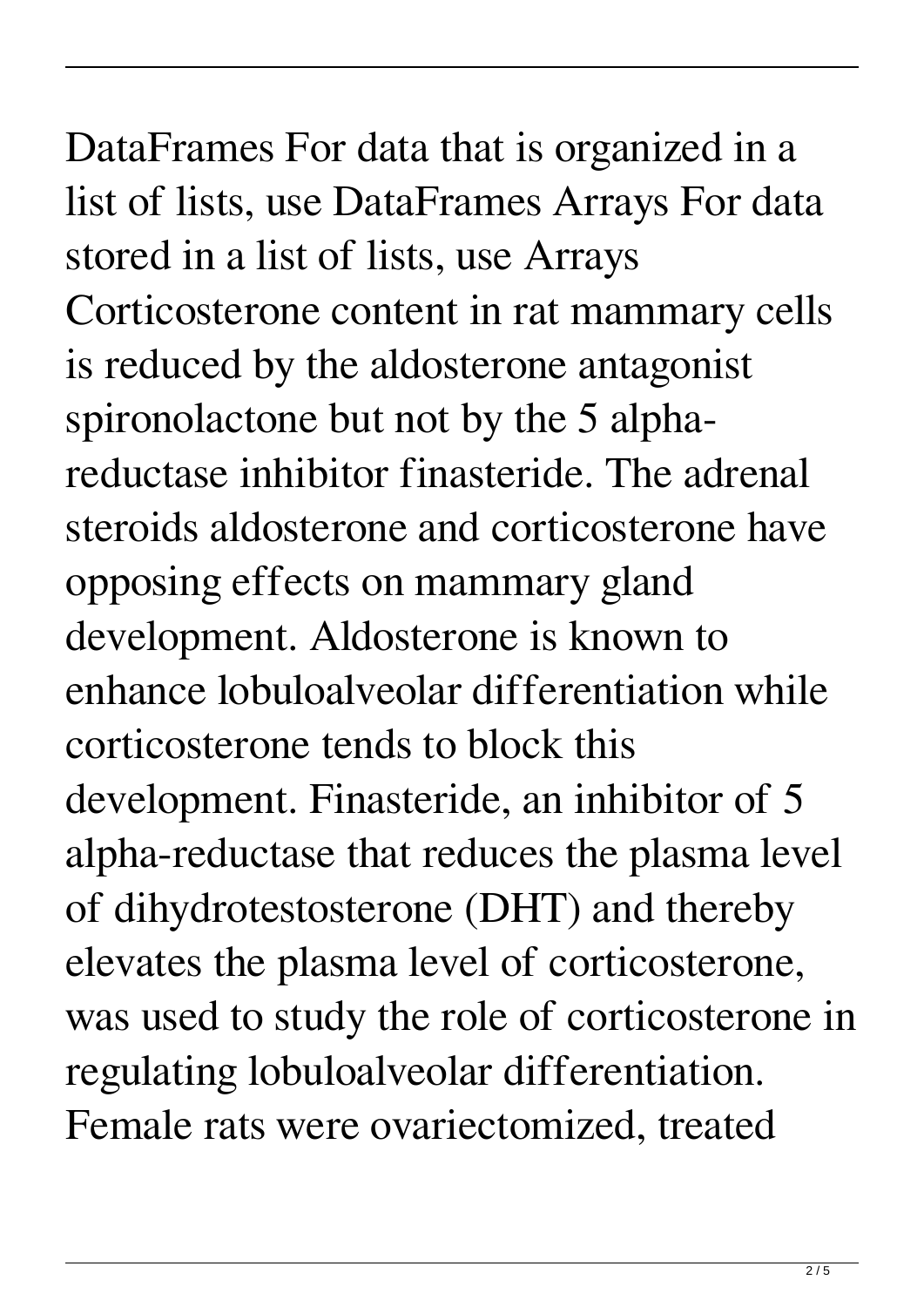with estradiol and infused intravenously with 500 microg estradiol-17 beta (E2) +/day progesterone (P4) for 10 days. On day 5, a group of rats received either 0.5 mg finasteride/day or vehicle in addition to E2 +/day P4 for the next 9 days. Mammary glands were then removed for morphological and biochemical studies. Incorporation of [3H]thymidine into mammary DNA was used to determine the extent of cell proliferation. Dihydrotestosterone (DHT) content was quantitated in mammary tissue to detect any alterations in the availability of androgen to the tissue. The steroid content of mammary cells was determined by measuring their corticosterone content. Finasteride had no effect on the extent of proliferation of mammary epithelial cells and on the content of corticosterone or DHT in the mammary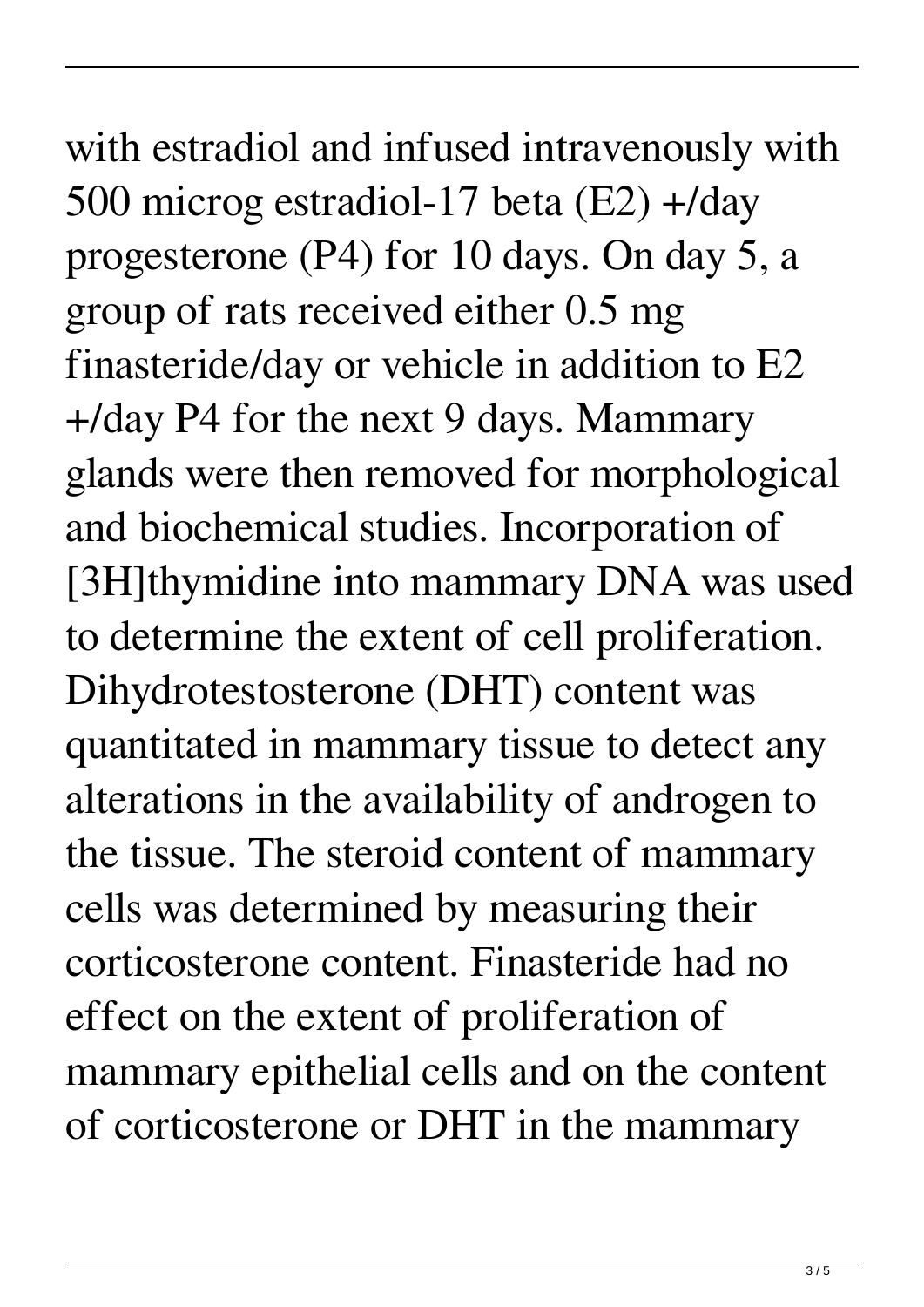## tissue. The apparent lack of an effect on mammary steroid levels is consistent with our previous study showing that DHT alone does not stimulate cell proliferation. When finasteride was administered, lobuloalveolar differentiation was reduced. However, no effect of finasteride on mammary steroid content was observed. We conclude that finasteride, by reducing the availability of DHT to the mammary gland, can stimulate lobuloalveolar differentiation. This response appears to be independent of alterations in the levels of corticosterone in the gland.Q: How to get data from list of Strings? I have

been given a